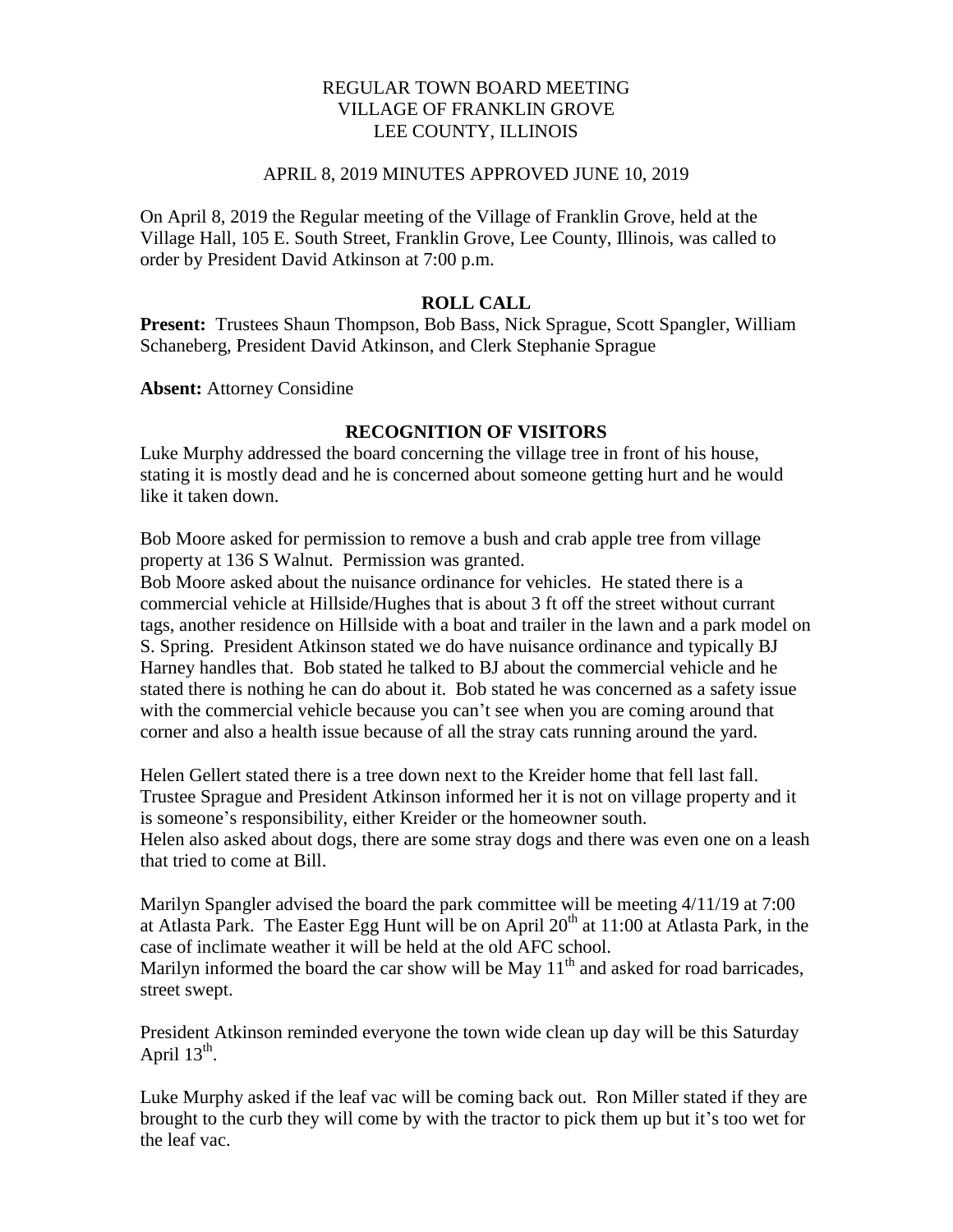Heather Settles asked if someone could look at the tree at her parents house on Elm St. as a branch fell on someone's car when they were picking up kids from school. She believes the tree is hollow. Trustee Sprague will have someone take a look at it.

#### **MINUTES**

**Motion** made by N. Sprague, seconded by W. Schaneberg to approve the Minutes of the Regular Meeting of March 11, 2019. Passed: 5/0

#### **VILLAGE CLERK'S REPORT**

**Motion** made by B. Bass, seconded by S. Spangler to pay bills, late bills and make necessary transfers. Passed: 5/0

Clerk Sprague gave a friendly reminder Economic Interest Statements are due to Lee County by May  $1<sup>st</sup>$  to avoid paying late penalties.

**Motion** made by S. Thompson, seconded by N. Sprague to approve the meeting schedule for fiscal year 2019-2020.

#### **POLICE REPORT**

Miles on the police car  $-612$ Complaints/Calls for Service – 10 Traffic Stops  $-4$ Traffic Arrest  $-2$ Traffic Warnings – 4 Assist other Agency  $-2$ 

#### **LEGAL ISSUES (Attorney Considine)**

None

#### **GENERAL ISSUES**

#### C**OMMITTEE REPORTS**

# **STREETS & ALLEYS** (N. Sprague Chairman)

President Atkinson asked Trustee Schaneberg if he got the measurements for Bob Moore's sidewalk on Middle St. he would like to put in. No measurements yet. President Atkinson advised the house is on a corner lot and will be more than what Trustee Sprague can approve. The lot size is  $156'x62'$ , which would be 872 sq ft for the sidewalk. We reimburse \$2.75/sq ft which would be \$2,398. The maximum that can be approved per site is \$1,500 per calendar year. The ordinance would need to be updated to make an exception for corner lots. It will be discussed at next month's meeting.

# **WATER & SEWER** (R. Miller, Public Works Superintendent)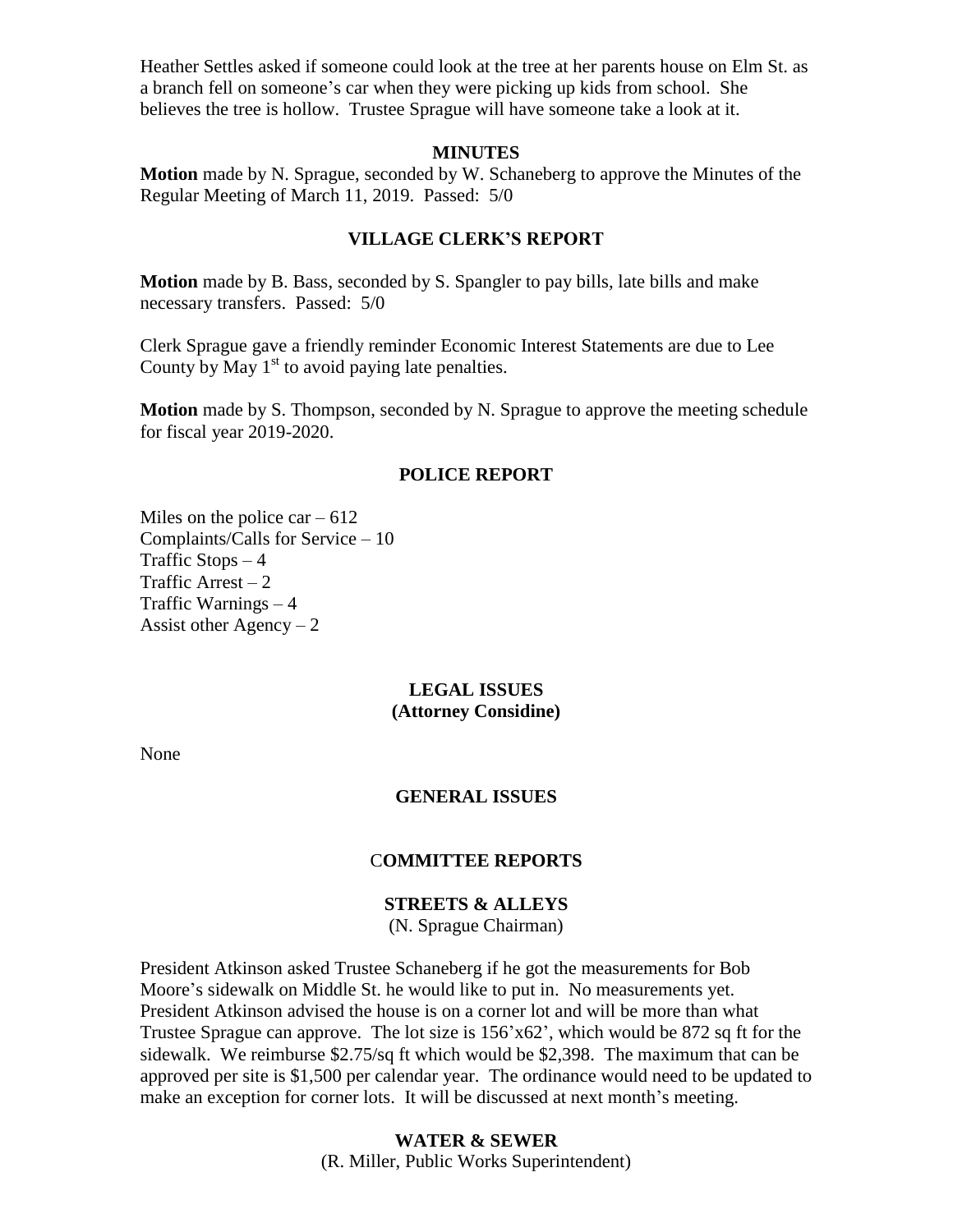None

# **COMMUNITY DEVELOPMENT**

(B. Bass Chairman)

None

# **FINANCE AND INSURANCE COMMITTEE**

(S. Thompson Chairman)

Trustee Thompson advised the board the dumpsters will be delivered Friday for Saturday's clean up day.

## **PROPERTIES**

(W. Schaneberg Chairman)

Trustee Schaneberg presented the board with sealed bids that were received for the old chipper, street sweeper and box drag: Adam \$1,155 for all Ron Miller \$100 box drag BJ Harney \$500 chipper, \$25 box drag Porter Brothers \$1,500 street sweeper Brandon Schaneberg \$50 box drag, \$100 chipper

**Motion** made by N. Sprague, seconded by B. Bass to accept the winning bids as follows: Ron Miller \$100 box drag, BJ Harney \$500 chipper, Porter Bro \$1,500 street sweeper

# **TOURISM**

## (S. Spangler Chairman)

Trustee Spangler informed the board he got pricing for new banners to replace the ones that are wore out. He advised the Lincoln Highway banners are a standard quality banner and they paid \$39 a piece back in 2014 and they lasted 4 years.

13 oz short them use 3 or 4 months during the summer we would get 3 or 4 years, \$50 ea for 16 or more, \$60 ea for less than 16,

Poly canvas mid long term can stay up for 4 years, \$82 ea for 16, \$92 ea for less than 16 There is a \$60 set up fee, we have 13 poles.

Helen Gellert asked if the banners are made in the US or do they come from China. Trustee Spangler said the company is in Minneapolis, he believes they make them there but he isn't positive. It only takes 15-21 days to get them so he doesn't believe they come from China.

Trustee Spangler said the Harvest Fest flyers will be finalized this month. The 4-H backed out so the honoree will be Delbert Schafer.

# **HISTORIC PRESERVATION/EARLY WARNING**